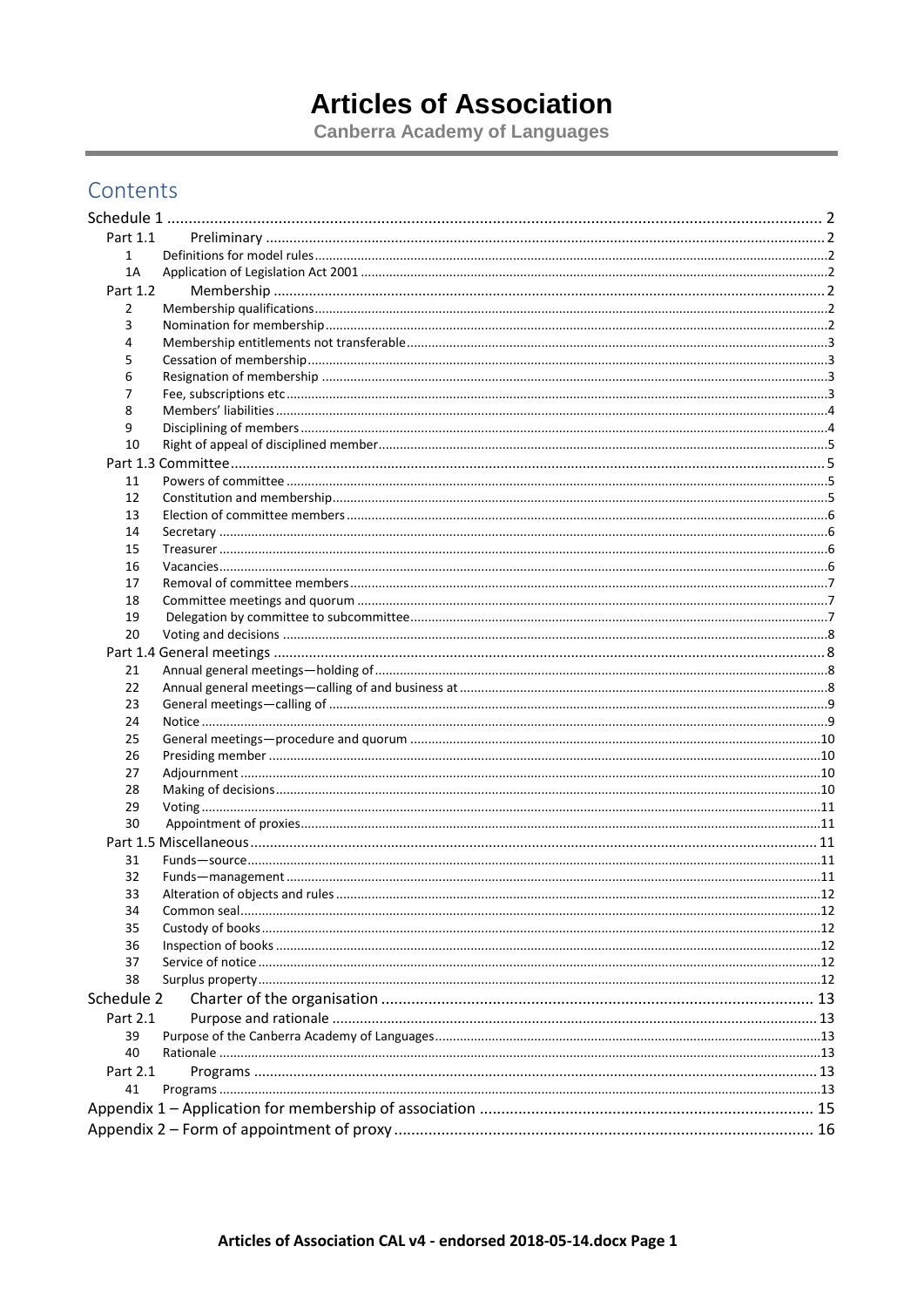# <span id="page-1-0"></span>**Schedule 1**

# <span id="page-1-1"></span>*Part 1.1 Preliminary*

## <span id="page-1-2"></span>1 Definitions

In these Articles of Association:

A definition applies except so far as the contrary intention appears (see Legislation Act, s 155).

*financial year* means the year ending on 30 June.

*member* means a member, however described, of the association.

*committee means* advisory panel as referenced in other documentation of the association.

*ordinary committee member* means a member of the committee who is not an office-bearer of the association as mentioned in section 12 (1) (a).

*secretary* means the person holding office under these rules as secretary of the association or, if no such person holds that office, the public officer of the association.

*the Act* means the Associations Incorporation Act 1991.

*the regulation* means the Associations Incorporation Regulation 1991.

## <span id="page-1-3"></span>1A Application of Legislation Act 2001

The Legislation Act 2001 applies to these rules in the same way as it would if they were an instrument made under the Act.

## <span id="page-1-4"></span>*Part 1.2 Membership*

## <span id="page-1-5"></span>2 Membership qualifications

A person is qualified to be a member if—

- (a) the person is a person mentioned in the Act, section 21 (2) (a) or (b) and has not ceased to be a member of the association at any time after incorporation of the association under the Act; or
- (b) the person—
	- (i) has been nominated for membership in accordance with section 3 (1); and
	- (ii) has been approved for membership of the association by the committee of the association.

## <span id="page-1-6"></span>3 Nomination for membership

- (1) nomination of a person for membership of the association—
	- (a) must be made by a member of the association in writing in the form set out in Appendix 1; and
	- (b) must be lodged with the secretary of the association.
- (2) As soon as is practicable after receiving a nomination for membership, the secretary must refer the nomination to the committee which must decide whether to approve or to reject the nomination.
- (3) If the committee decides to approve a nomination for membership, the secretary must as soon as practicable after that decision notify the nominee of that approval and request the nominee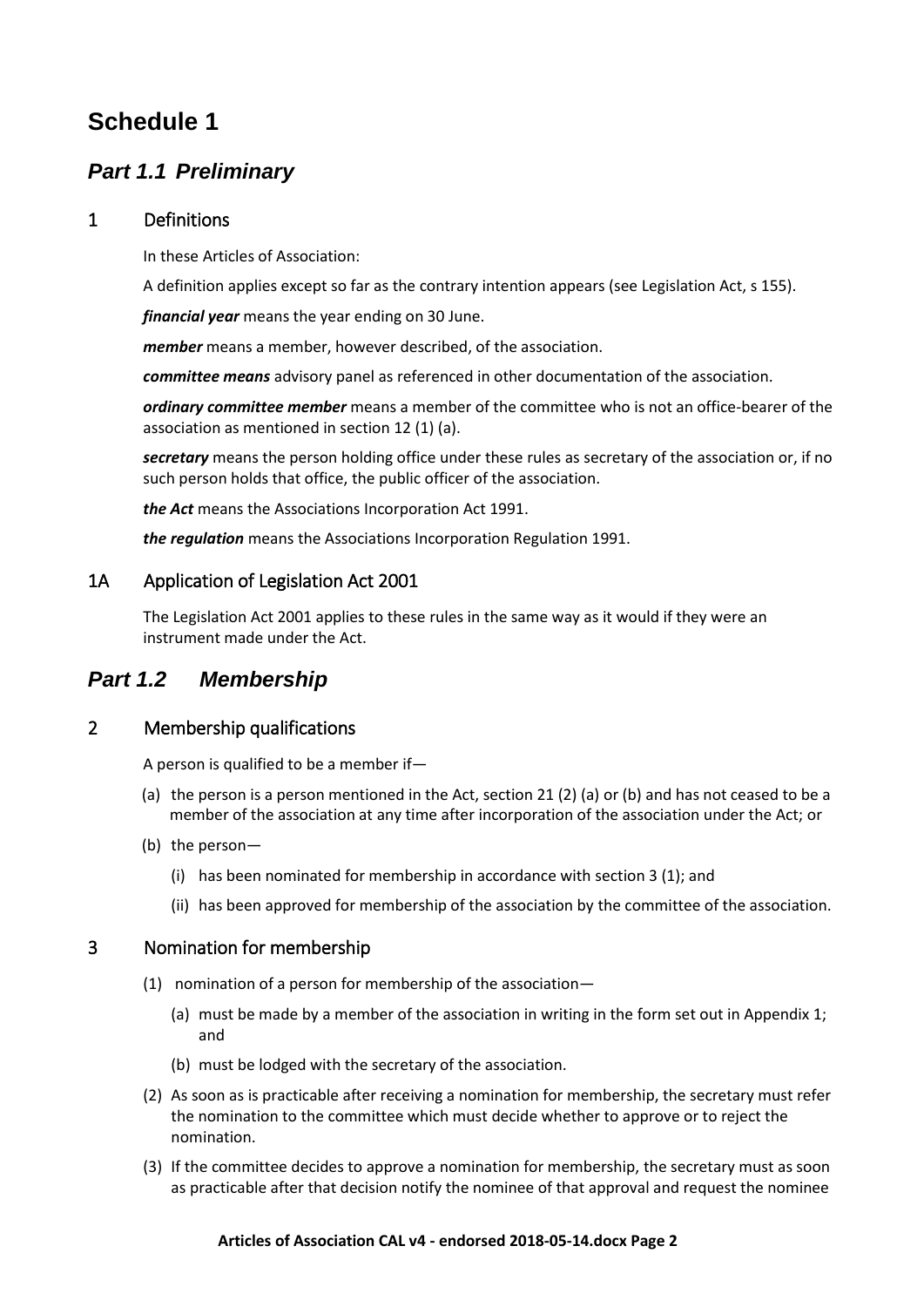to pay within 28 days after receipt of the notification the sum, if any, payable under these rules by a member as the entrance fee and the first year's annual subscription.

(4) The secretary must, on payment by the nominee of the amounts mentioned in subsection (3) within the period mentioned in that subsection, enter the nominee's name in the register of members and, on the name being so entered, the nominee becomes a member of the association.

#### <span id="page-2-0"></span>4 Membership entitlements not transferable

A right, privilege or obligation that a person has because of being a member of the association—

- (a) cannot be transferred or transmitted to another person; and
- (b) terminates on cessation of the person's membership.

#### <span id="page-2-1"></span>5 Cessation of membership

A person ceases to be a member of the association if the person—

- (a) dies or, for a corporation, is wound up; or
- (b) resigns from membership of the association; or
- (c) is expelled from the association; or
- (d) fails to renew membership of the association.

#### <span id="page-2-2"></span>6 Resignation of membership

- (1) A member is not entitled to resign from membership of the association except in accordance with this section.
- (2) A member who has paid all amounts payable by the member to the association may resign from membership of the association by first giving notice (of not less than 1 month or, if the committee has determined a shorter period, that shorter period) in writing to the secretary of the member's intention to resign and, at the end of the period of notice, the member ceases to be a member.
- (3) If a person ceases to be a member, the secretary must make an appropriate entry in the register of members recording the date the member ceased to be a member.

#### <span id="page-2-3"></span>7 Fees, subscriptions, other revenue

- (1) The entrance fee to the association, if any, is \$10 or, if any other amount has been determined by resolution of the committee, the other amount.
- (2) The annual membership fee of the association, if any, is \$101 or, if any other amount has been determined by resolution of the committee, that other amount.
- (3) The annual membership fee, if any, is payable—
	- (a) except as provided by paragraph (b)—before 1 July in each calendar year; or
	- (b) if a person becomes a member on or after 1 July in any calendar year—before 1 July in each succeeding calendar year.
- (4) Other sources of revenue, such as enrolment fees for participation in courses delivered by the organisation, will be determined by resolutions of the committee.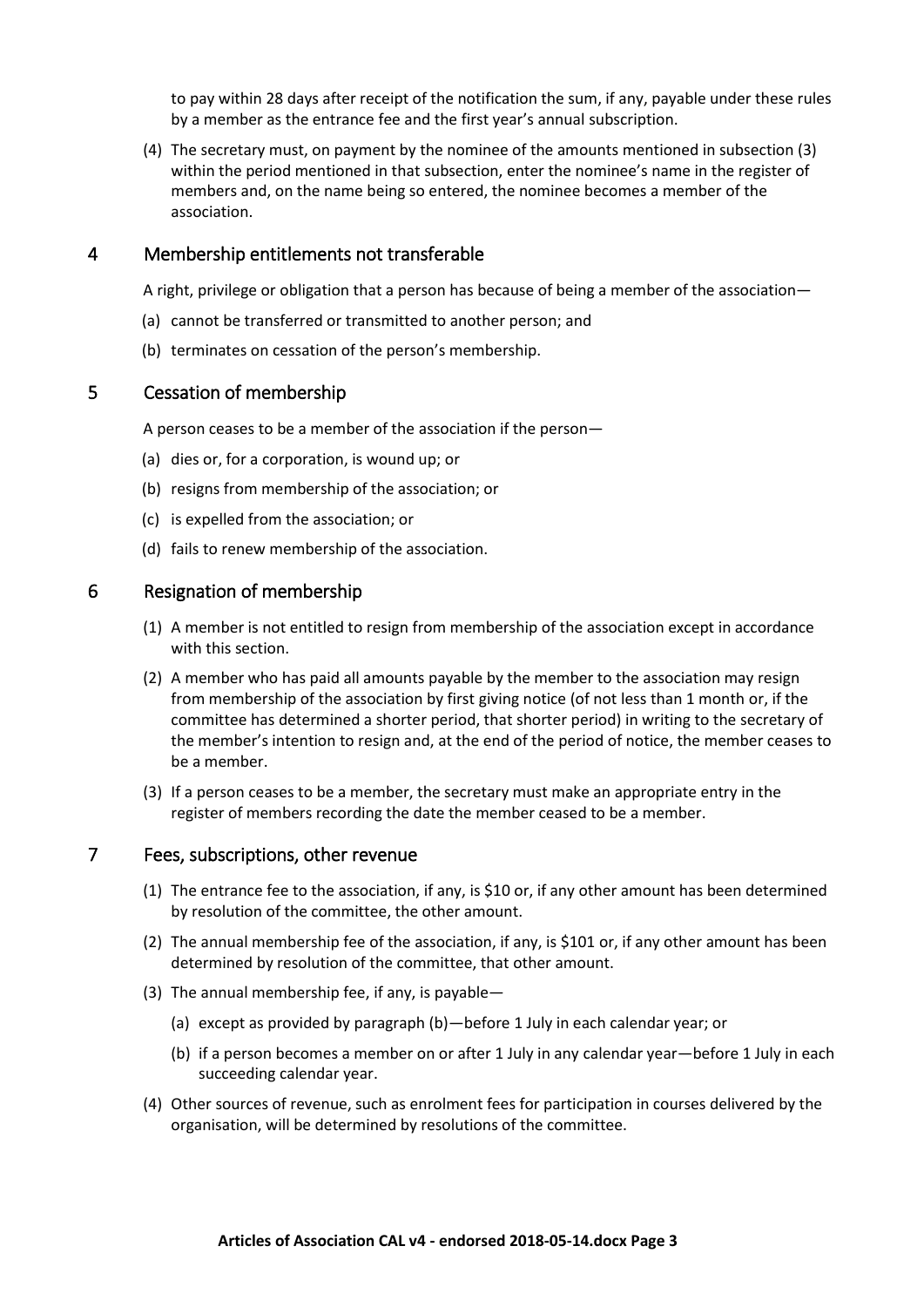## <span id="page-3-0"></span>8 Members' liabilities

The liability of a member to contribute towards the payment of the debts and liabilities of the association or the costs, charges and expenses of the winding up of the association is limited to the amount (if any) unpaid by the member in relation to membership of the association as required by section 7.

## <span id="page-3-1"></span>9 Disciplining of members

(1) If the committee is of the opinion that a member—

- (a) has persistently refused or neglected to comply with a provision of these rules; or
- (b) has persistently and wilfully acted in a manner prejudicial to the interests of the association; the committee may, by resolution—
	- (i) expel the member from the association; or
	- (ii) suspend the member from the rights and privileges of membership of the association that the committee may decide for a specified period.
- (2) A resolution of the committee under subsection (1) is of no effect unless the committee, at a meeting held not earlier than 14 days and not later than 28 days after service on the member of a notice under subsection (3), confirms the resolution in accordance with this section.
- (3) If the committee passes a resolution under subsection (1), the secretary must, as soon as practicable, serve a written notice on the member—
	- (a) setting out the resolution of the committee and the grounds on which it is based; and stating that the member may address the committee at a meeting to be held not earlier than 14 days and not later than 28 days after service of the notice; and
	- (b) stating the date, place and time of that meeting; and
	- (c) informing the member that the member may do either or both of the following: (i) attend and speak at that meeting;
		- (ii) submit to the committee at or before the date of that meeting written representations relating to the resolution.
- (4) Subject to the Act, section 50, at a meeting of the committee mentioned in subsection (2), the committee must—
	- (a) give to the member mentioned in subsection (1) an opportunity to make oral representations; and
	- (b) give due consideration to any written representations submitted to the committee by that member at or before the meeting; and
	- (c) by resolution decide whether to confirm or to revoke the resolution of the committee made under subsection (1).
- (5) If the committee confirms a resolution under subsection (4), the secretary must, within 7 days after that confirmation, by written notice inform the member of that confirmation and of the member's right of appeal under section 10.
- (6) A resolution confirmed by the committee under subsection (4) does not take effect—
	- (a) until the end of the period within which the member is entitled to appeal against the resolution if the member does not exercise the right of appeal within that period; or
	- (b) if within that period the member exercises the right of appeal—unless and until the association confirms the resolution in accordance with section 10 (4).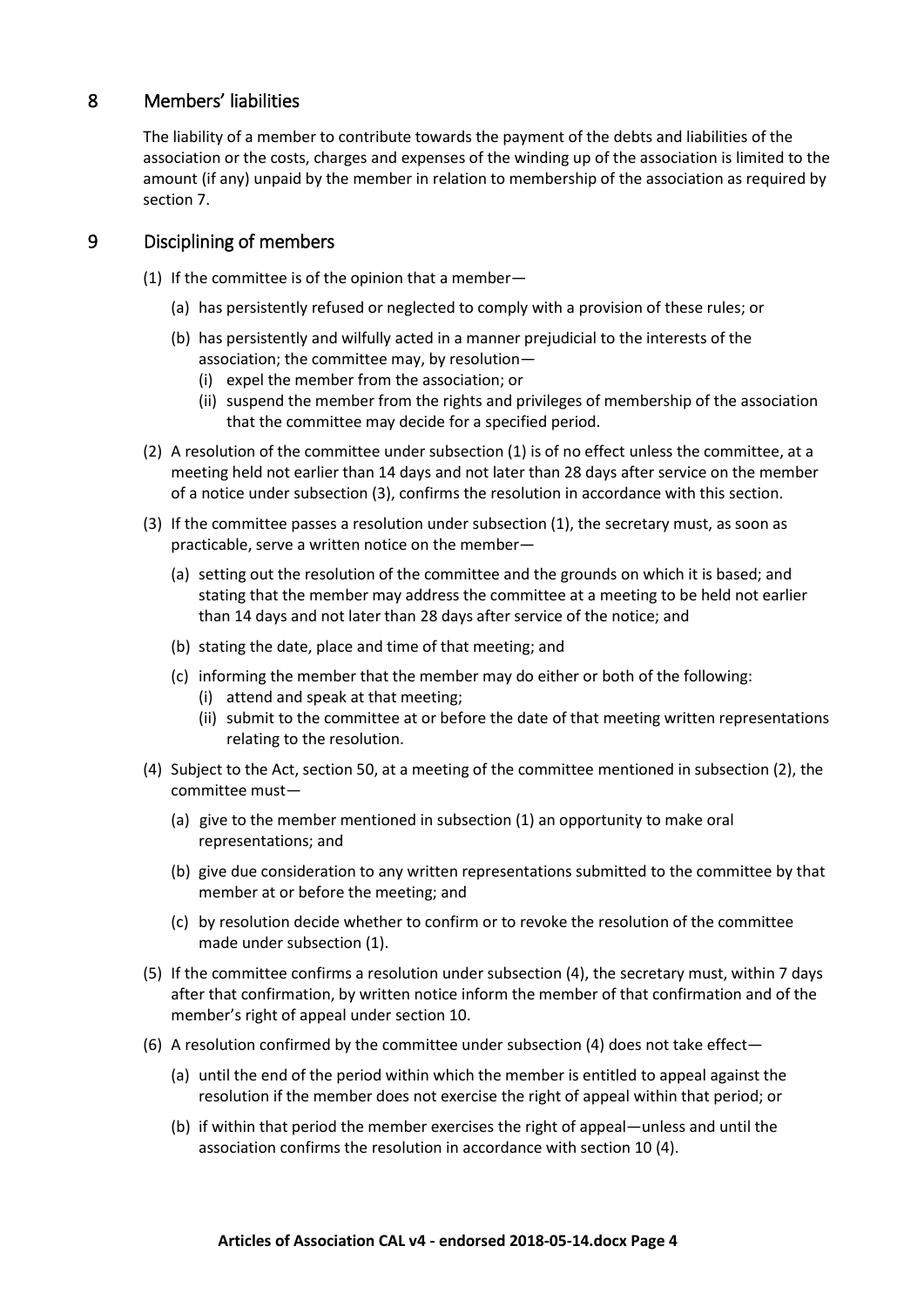## <span id="page-4-0"></span>10 Right of appeal of disciplined member

- (1) A member may appeal to the association in general meeting against a resolution of the committee that is confirmed under section 9 (4), within 7 days after notice of the resolution is served on the member, by lodging with the secretary a notice to that effect.
- (2) On receipt of a notice under subsection (1), the secretary must notify the committee which must call a general meeting of the association to be held within 21 days after the date when the secretary received the notice or as soon as possible after that date.
- (3) Subject to the Act, section 50, at a general meeting of the association called under subsection  $(2)$ —
	- (a) no business other than the question of the appeal may be transacted; and
	- (b) the committee and the member must be given the opportunity to make representations in relation to the appeal orally or in writing, or both; and
	- (c) the members present must vote by secret ballot on the question of whether the resolution made under section 9 (4) should be confirmed or revoked.
- (4) If the meeting passes a special resolution in favour of the confirmation of the resolution made under section 9 (4), that resolution is confirmed.

# <span id="page-4-1"></span>*Part 1.3 Committee*

### <span id="page-4-2"></span>11 Powers of committee

The committee, subject to the Act, the regulation, these rules, and to any resolution passed by the association in general meeting—

- (a) controls and manages the affairs of the association; and
- (b) may exercise all functions that may be exercised by the association other than those functions that are required by these rules to be exercised by the association in general meeting; and
- (c) has power to perform all acts and do all things that appear to the committee to be necessary or desirable for the proper management of the affairs of the association.

## <span id="page-4-3"></span>12 Constitution and membership

- (1) The committee consists of—
	- (a) the office-bearers of the association; and
	- (b) 3 ordinary committee members;
	- (c) each of whom must be elected under section 13 or appointed in accordance with subsection (4).
- (2) The office-bearers of the association are—
	- (a) the convener/president and
	- (b) the public officer/secretary/treasurer/vice-president.
- (3) Each member of the committee holds office, subject to these rules, until the conclusion of the annual general meeting following the date of the member's election, but is eligible for reelection.
- (4) If there is a vacancy in the membership of the committee, the committee may appoint a member of the association to fill the vacancy and the member so appointed holds office,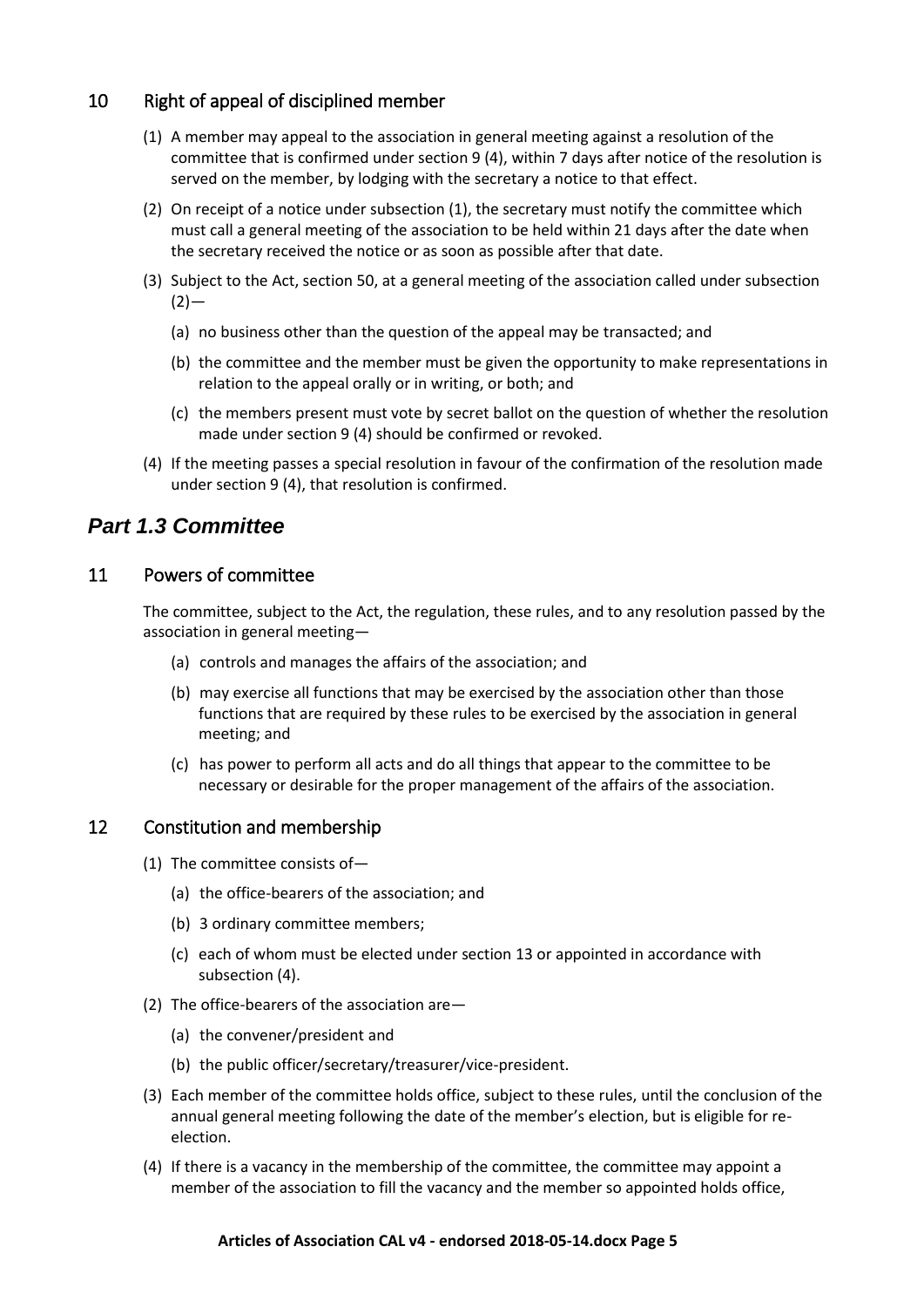subject to these rules, until the conclusion of the next annual general meeting after the date of the appointment.

#### <span id="page-5-0"></span>13 Election of committee members

- (1) Nominations of candidates for election as office-bearers of the association or as ordinary committee members—
	- (a) must be made in writing, signed by 2 members of the association and accompanied by the written consent of the candidate (which may be endorsed on the nomination form); and
	- (b) must be given to the secretary of the association not less than 7 days before the date fixed for the annual general meeting at which the election is to take place.
- (2) If insufficient nominations are received to fill all vacancies on the committee, the candidates nominated are taken to be elected and further nominations may be received at the annual general meeting.
- (3) If insufficient further nominations are received, any vacant positions remaining on the committee are taken to be vacancies.
- (4) If the number of nominations received is equal to the number of vacancies to be filled, the people nominated are taken to be elected.
- (5) If the number of nominations received exceeds the number of vacancies to be filled, a ballot must be held.
- (6) The ballot for the election of office-bearers and ordinary committee members must be conducted at the annual general meeting in the way the committee may direct.
- (7) A person is not eligible to simultaneously hold more than 1 position on the committee.

#### <span id="page-5-1"></span>14 Secretary

- (1) The secretary of the association must, as soon as practicable after being appointed as secretary, notify the association of his or her address.
- (2) The secretary must keep minutes of—
	- (a) all elections and appointments of office-bearers and ordinary committee members; and
	- (b) the names of members of the committee present at a committee meeting or a general meeting; and
	- (c) all proceedings at committee meetings and general meetings.
- (3) Minutes of proceedings at a meeting must be signed by the person presiding at the meeting or by the person presiding at the next succeeding meeting.

#### <span id="page-5-2"></span>15 Treasurer

The treasurer of the association must—

- (a) collect and receive all amounts owing to the association and make all payments authorised by the association; and
- (b) keep correct accounts and books showing the financial affairs of the association with full details of all receipts and expenditure connected with the activities of the association.

#### <span id="page-5-3"></span>16 Vacancies

For these rules, a vacancy in the office of a member of the committee happens if the member—

(a) dies; or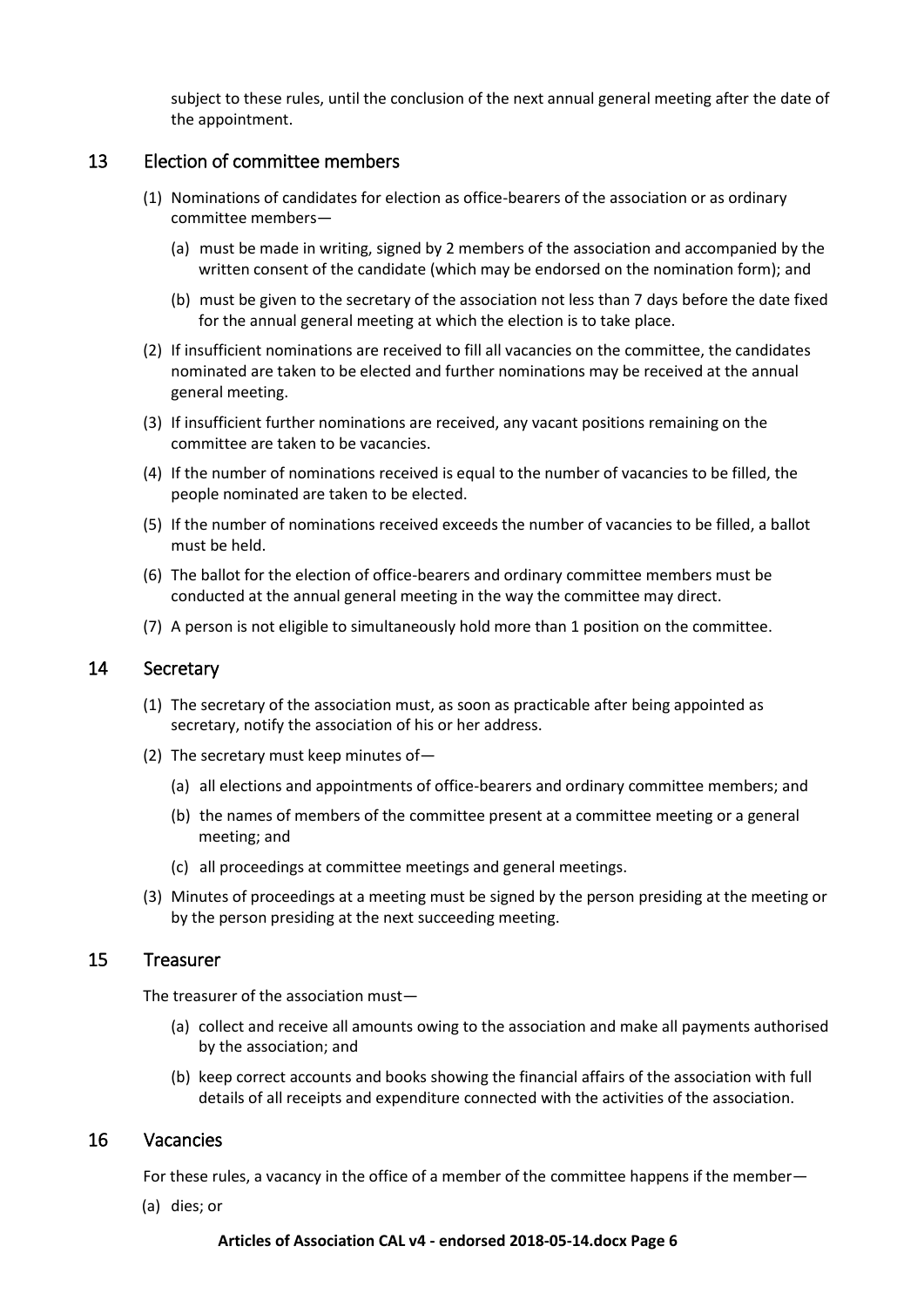- (b) ceases to be a member of the association; or
- (c) resigns the office; or
- (d) is removed from office under section 17 (Removal of committee members); or
- (e) becomes bankrupt or personally insolvent; or
- (f) suffers from mental or physical incapacity; or
- (g) is disqualified from office under the Act, section 63 (1); or
- (h) is absent without the consent of the committee from all meetings of the committee held during a period of 6 months.

#### <span id="page-6-0"></span>17 Removal of committee members

The association in general meeting may by resolution, subject to the Act, section 50, remove any member of the committee from the office of member of the committee before the end of the member's term of office.

#### <span id="page-6-1"></span>18 Committee meetings and quorum

- (1) The committee must meet at least 2 times in each calendar year at the place and time that the committee may decide. Members may participate in person or via teleconference or videoconference.
- (2) Additional meetings of the committee may be called by any member of the committee.
- (3) Oral or written notice of a meeting of the committee must be given by the secretary to each member of the committee at least 48 hours (or any other period that may be unanimously agreed on by the members of the committee) before the time appointed for the holding of the meeting.
- (4) Notice of a meeting given under subsection (3) must specify the general nature of the business to be transacted at the meeting and no business other than that business may be transacted at the meeting, except business that the committee members present at the meeting unanimously agree to treat as urgent business.
- (5) Any three members of the committee constitute a quorum for the transaction of the business of a meeting of the committee.
- (6) No business may be transacted by the committee unless a quorum is present and, if within half an hour after the time appointed for the meeting a quorum is not present, the meeting stands adjourned to the same place and at the same hour of the same day in the following week.
- (7) If at the adjourned meeting a quorum is not present within half an hour after the time appointed for the meeting, the meeting is dissolved.
- (8) At meetings of the committee—
	- (a) the president or, in the absence of the president, the vice-president presides; or
	- (b) if the president and the vice-president are absent—one of the remaining members of the committee may be chosen by the members present to preside.

#### <span id="page-6-2"></span>19 Delegation by committee to subcommittee

- (1) The committee may, in writing, delegate to one or more subcommittees (consisting of the member or members of the association that the committee considers appropriate) the exercise of the functions of the committee that are specified in the instrument, other than—
	- (a) this power of delegation; and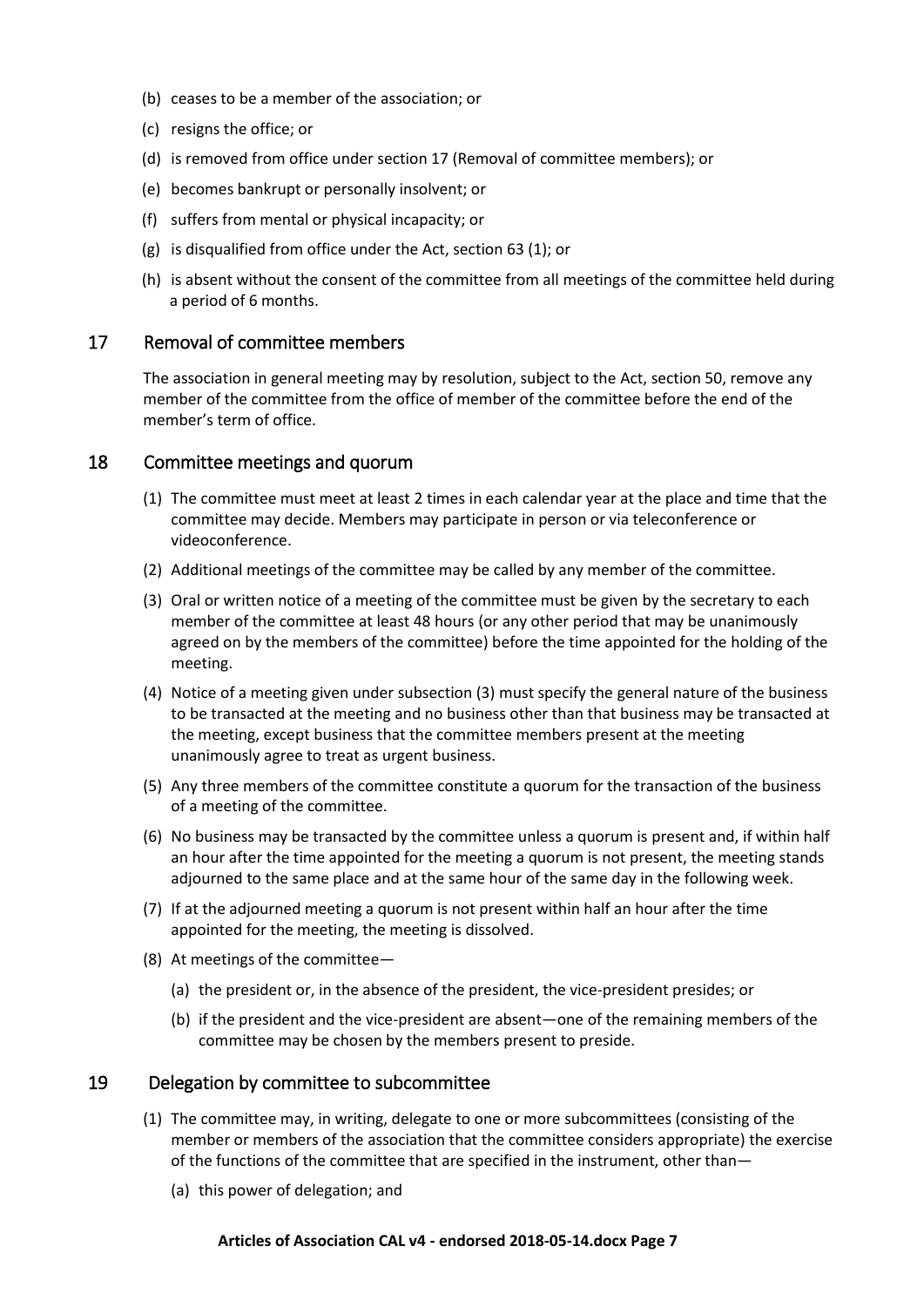- (b) a function that is a function imposed on the committee by the Act, by any other Territory law, or by resolution of the association in general meeting.
- (2) A function, the exercise of which has been delegated to a subcommittee under this section may, while the delegation remains unrevoked, be exercised from time to time by the subcommittee in accordance with the terms of the delegation.
- (3) A delegation under this section may be made subject to any conditions or limitations about the exercise of any function, or about time or circumstances, that may be specified in the instrument of delegation.
- (4) Despite any delegation under this section, the committee may continue to exercise any function delegated.
- (5) Any act or thing done or suffered by a subcommittee acting in the exercise of a delegation under this section has the same force and effect as it would have if it had been done or suffered by the committee.
- (6) The committee may, in writing, revoke wholly or in part any delegation under this section.
- (7) A subcommittee may meet and adjourn as it considers appropriate.

### <span id="page-7-0"></span>20 Voting and decisions

- (1) Questions arising at a meeting of the committee or of any subcommittee appointed by the committee are decided by a majority of the votes of members of the committee or subcommittee present at the meeting.
- (2) Each member present at a meeting of the committee or of any subcommittee appointed by the committee (including the person presiding at the meeting) is entitled to 1 vote but, if the votes on any question are equal, the person presiding may exercise a second or casting vote.

## <span id="page-7-1"></span>*Part 1.4 General meetings*

## <span id="page-7-2"></span>21 Annual general meetings—holding of

- (1) With the exception of the first annual general meeting of the association, the association must, at least once in each calendar year and within 5 months after the end of each financial year of the association, call an annual general meeting of its members.
- (2) The association must hold its first annual general meeting—
	- (a) within 18 months after its incorporation under the Act; and
	- (b) within 5 months after the end of the first financial year of the association.
- (3) Subsections (1) and (2) have effect subject to the powers of the registrar-general under the Act, section 120 in relation to extensions of time.

## <span id="page-7-3"></span>22 Annual general meetings—calling of and business at

- (1) The annual general meeting of the association must, subject to the Act, be called on the date and at the place and time that the committee considers appropriate.
- (2) In addition to any other business that may be transacted at an annual general meeting, the business of an annual general meeting is—
	- (a) to confirm the minutes of the last annual general meeting and of any general meeting held since that meeting; and
	- (b) to receive from the committee reports on the activities of the association during the last financial year; and

#### **Articles of Association CAL v4 - endorsed 2018-05-14.docx Page 8**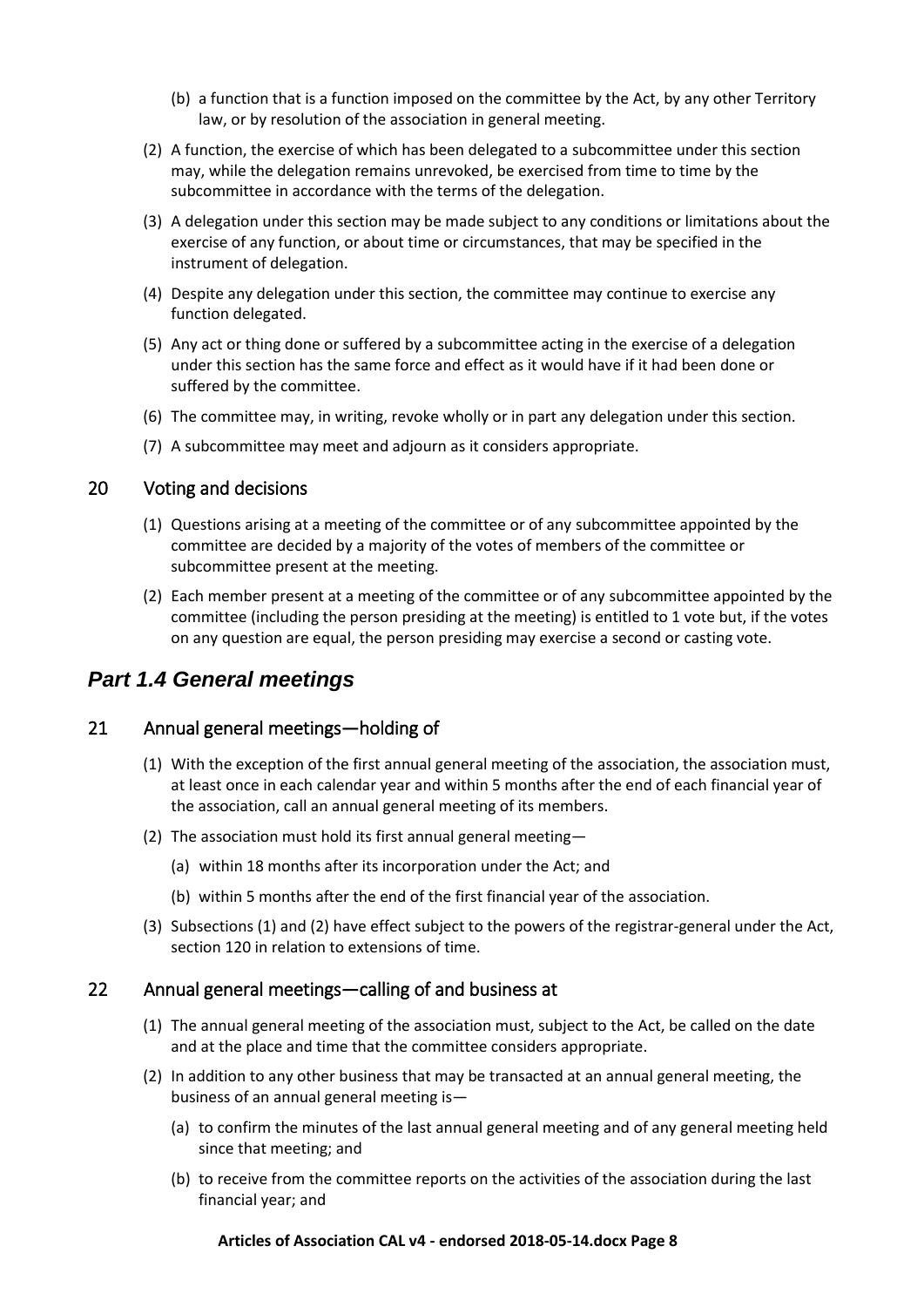- (c) to elect members of the committee, including office-bearers; and
- (d) to receive and consider the statement of accounts and the reports that are required to be submitted to members under the Act, section 73 (1).
- (3) An annual general meeting must be specified as such in the notice calling it in accordance with section 24 (Notice).
- (4) An annual general meeting must be conducted in accordance with the provisions of this part.

#### <span id="page-8-0"></span>23 General meetings—calling of

- (1) The committee may, whenever it considers appropriate, call a general meeting of the association.
- (2) The committee must, on the requisition in writing of not less than 5% of the total number of members, call a general meeting of the association.
- (3) A requisition of members for a general meeting—
	- (a) must state the purpose or purposes of the meeting; and
	- (b) must be signed by the members making the requisition; and
	- (c) must be lodged with the secretary; and
	- (d) may consist of several documents in a similar form, each signed by one or more of the members making the requisition.
- (4) If the committee fails to call a general meeting within one month after the date when a requisition of members for the meeting is lodged with the secretary, any one or more of the members who made the requisition may call a general meeting to be held not later than three months after that date.
- (5) A general meeting called by a member or members mentioned in subsection (4) must be called as nearly as is practicable in the same way as general meetings are called by the committee and any member who thereby incurs expense is entitled to be reimbursed by the association for any reasonable expense so incurred.

#### <span id="page-8-1"></span>24 Notice

- (1) Except if the nature of the business proposed to be dealt with at a general meeting requires a special resolution of the association, the secretary must, at least 14 days before the date fixed for the holding of the general meeting, send by post or email to each member at the member's address appearing in the register of members, a notice specifying the place, date and time of the meeting and the nature of the business proposed to be transacted at the meeting.
- (2) If the nature of the business proposed to be dealt with at a general meeting requires a special resolution of the association, the secretary must, at least 21 days before the date fixed for the holding of the general meeting, send notice to each member in the way provided in subsection (1) specifying, in addition to the matter required under that subsection, the intention to propose the resolution as a special resolution.
- (3) No business other than that specified in the notice calling a general meeting may be transacted at the meeting except, for an annual general meeting, business that may be transacted under section 22 (2).
- (4) A member desiring to bring any business before a general meeting may give written notice of that business to the secretary who must include that business in the next notice calling a general meeting given after receipt of the notice from the member.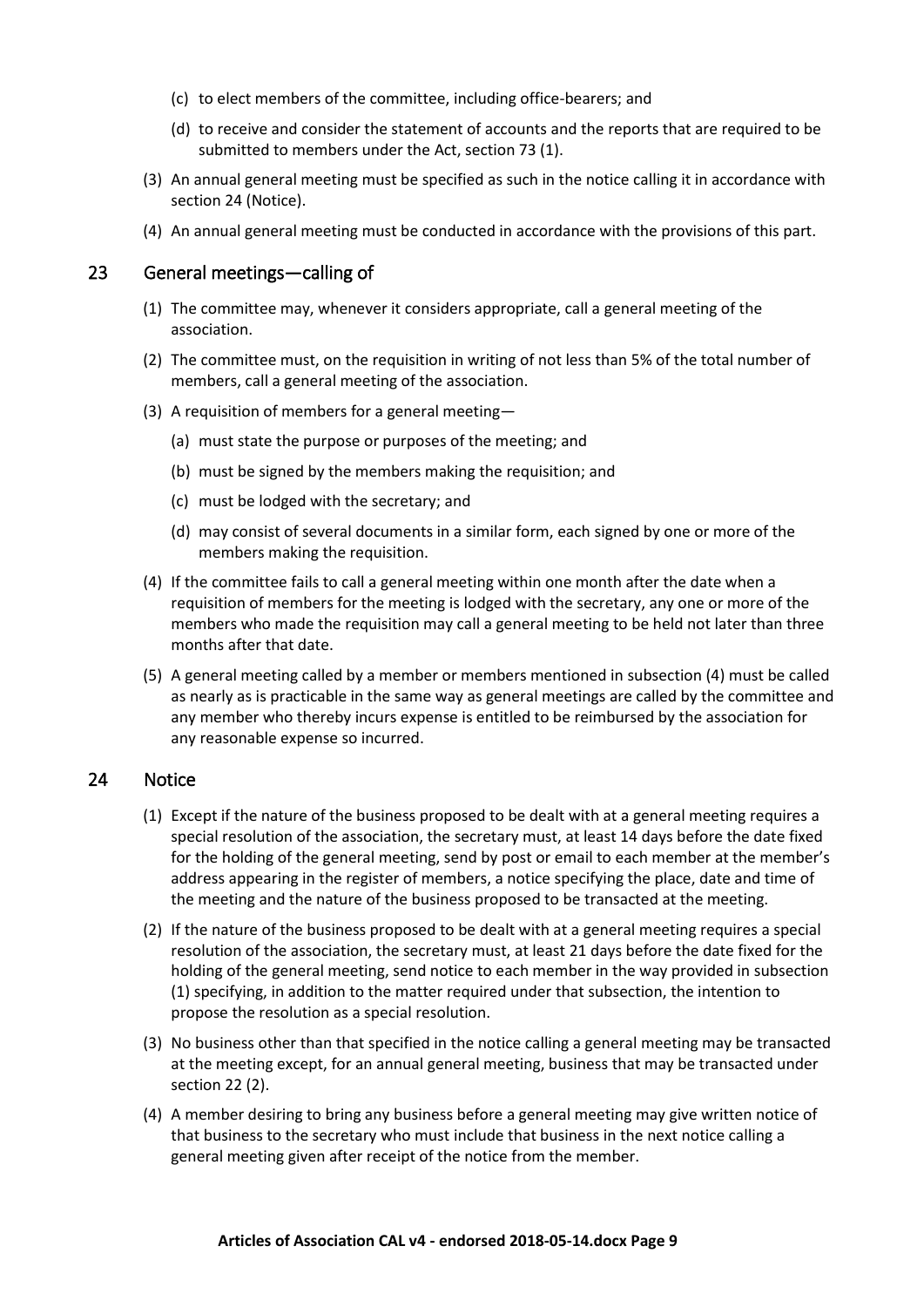## <span id="page-9-0"></span>25 General meetings—procedure and quorum

- (1) No item of business may be transacted at a general meeting unless a quorum of members entitled under these rules to vote is present during the time the meeting is considering that item.
- (2) Three members present in person (who are entitled under these rules to vote at a general meeting) constitute a quorum for the transaction of the business of a general meeting.
- (3) If within 30 minutes after the appointed time for the start of a general meeting a quorum is not present, the meeting if called on the requisition of members is dissolved and in any other case stands adjourned to the same day in the following week at the same time and (unless another place is specified at the time of adjournment by the person presiding at the meeting or communicated by written notice to members given before the day to which the meeting is adjourned) at the same place.
- (4) If at the adjourned meeting a quorum is not present within 30 minutes after the time appointed for the start of the meeting, the members present (being not less than two) constitute a quorum.

### <span id="page-9-1"></span>26 Presiding member

- (1) The president, or in the absence of the president, the vice-president, presides at each general meeting of the association.
- (2) If the president and the vice-president are absent from a general meeting, the meeting is to be adjourned for one week as in 18(6).

### <span id="page-9-2"></span>27 Adjournment

- (1) The person presiding at a general meeting at which a quorum is present may, with the consent of the majority of members present at the meeting, adjourn the meeting from time to time and place to place, but no business may be transacted at an adjourned meeting other than the business left unfinished at the meeting at which the adjournment took place.
- (2) If a general meeting is adjourned for 14 days or more, the secretary must give written or oral notice of the adjourned meeting to each member of the association stating the place, date and time of the meeting and the nature of the business to be transacted at the meeting.
- (3) Except as provided in subsections (1) and (2), notice of an adjournment of a general meeting or of the business to be transacted at an adjourned meeting is not required to be given.

## <span id="page-9-3"></span>28 Making of decisions

- (1) A question arising at a general meeting of the association is to be decided on a show of hands and, unless before or on the declaration of the show of hands a poll is demanded, a declaration by the person presiding that a resolution has, on a show of hands, been carried or carried unanimously or carried by a particular majority or lost, or an entry to that effect in the minute book of the association, is evidence of the fact without proof of the number or proportion of the votes recorded in favour of or against that resolution.
- (2) At a general meeting of the association, a poll may be demanded by the person presiding or by not less than three members present in person or by proxy at the meeting.
- (3) If the poll is demanded at a general meeting, the poll must be taken—
	- (a) immediately if the poll relates to the election of the person to preside at the meeting or to the question of an adjournment; or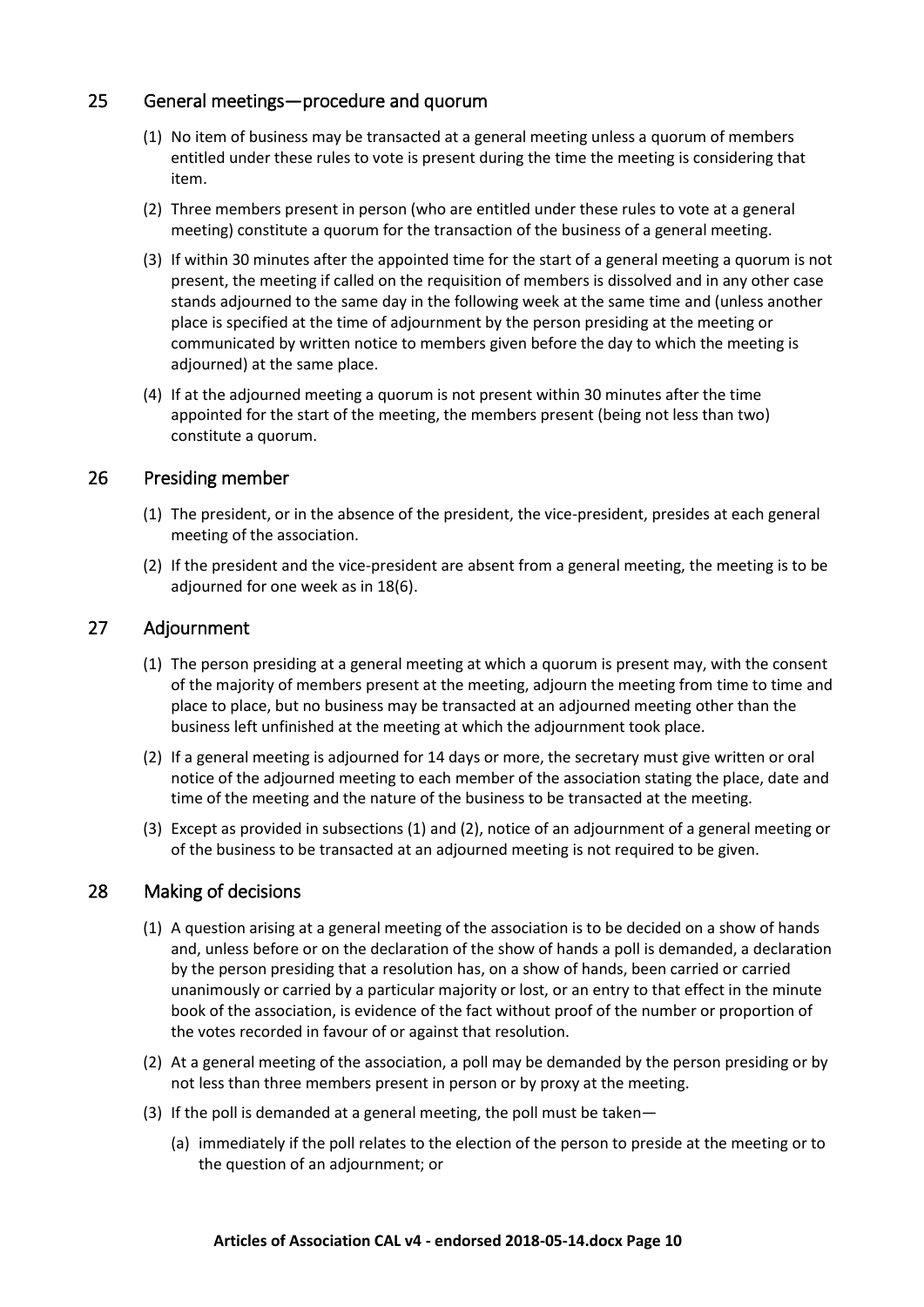(b) in any other case—in the way and at the time before the close of the meeting that the person presiding directs, and the resolution of the poll on the matter is taken to be the resolution of the meeting on that matter.

## <span id="page-10-0"></span>29 Voting

- (1) Subject to subsection (3), on any question arising at a general meeting of the association a member has 1 vote only.
- (2) All votes must be given personally or by proxy, but no member may hold more than 5 proxies.
- (3) If the votes on a question at a general meeting are equal, the person presiding is entitled to exercise a second or casting vote.
- (4) A member or proxy is not entitled to vote at any general meeting of the association unless all money due and payable by the member or proxy to the association has been paid, other than the amount of the annual subscription payable for the then current year.

### <span id="page-10-1"></span>30 Appointment of proxies

- (1) Each member is entitled to appoint another member as proxy by notice given to the secretary no later than 24 hours before the time of the meeting for which the proxy is appointed.
- (2) The notice appointing the proxy must be in the form set out in appendix 2.

## <span id="page-10-2"></span>*Part 1.5 Miscellaneous*

#### <span id="page-10-3"></span>31 Funds—source

- (1) The funds of the association must be derived from entrance fees and annual subscriptions of members, donations and, subject to any resolution passed by the association in general meeting and subject to the Act, section 114, any other sources that the committee decides.
- (2) All money received by the association must be deposited as soon as practicable and without deduction to the credit of the association's bank account.
- (3) The association must, as soon as practicable after receiving any money, issue an appropriate receipt.

#### <span id="page-10-4"></span>32 Funds management

- (1) Subject to any resolution passed by the association in general meeting, the funds of the association must be used for the objects of the association in the way that the committee decides.
- (2) All cheques, drafts, bills of exchange, promissory notes and other negotiable instruments must be signed by the convener and treasurer or by any 2 members of the committee or employees of the association, being members of the committee or employees authorised to do so by the committee.
- (3) Income, including revenue from enrolment fees, will be deposited to the association's operating account and payments to the association's creditors will normally be effected by online funds transfer from the operating account, actioned by the convener or treasurer.
- (4) The convener may deposit additional funds as convener's loans to the association. These loans may be redeemed if the association's cash flow is sufficient at a future time, or if another organisation assumes responsibility for the functions of the association and agrees to reimburse the loans in doing so.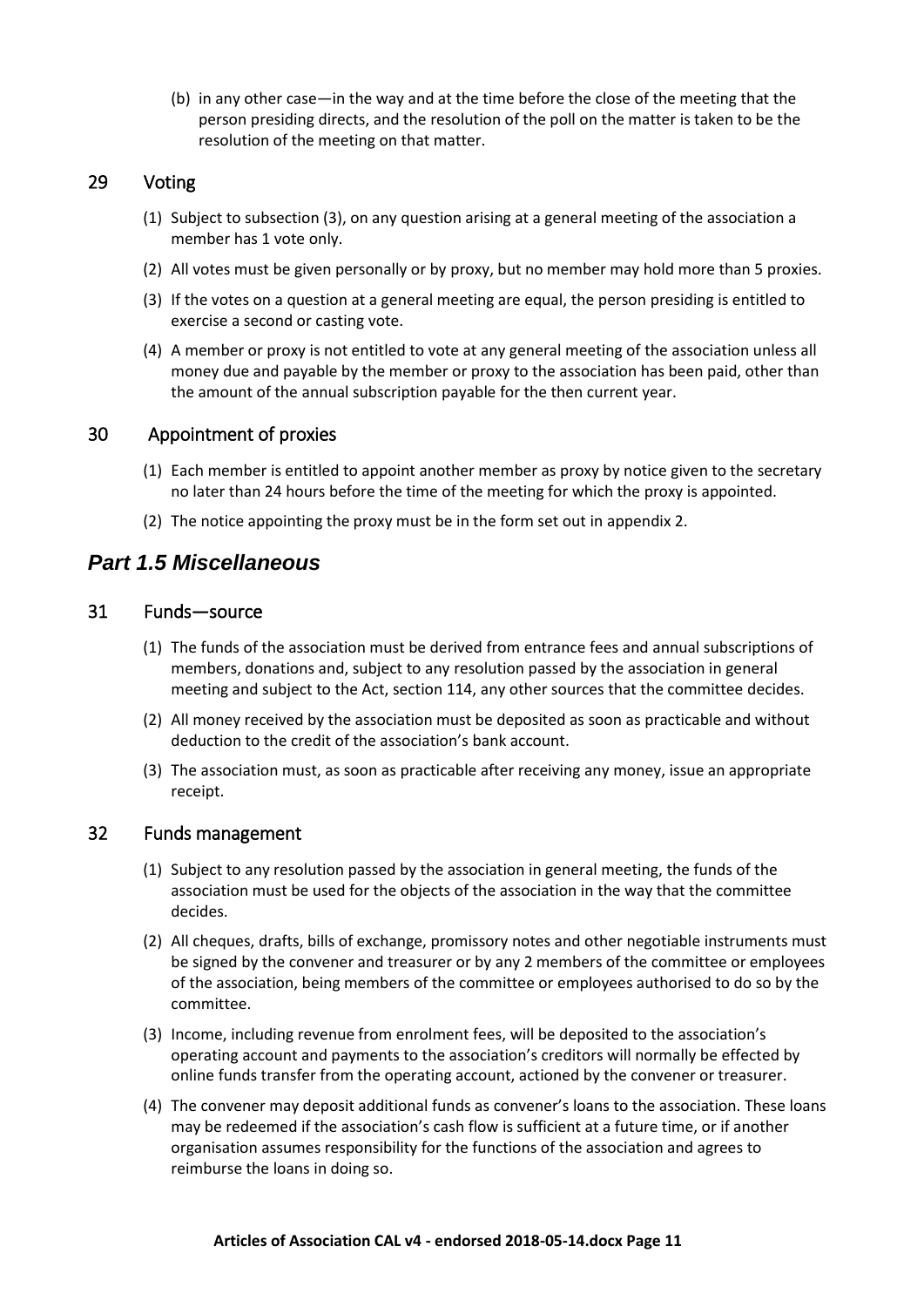### <span id="page-11-0"></span>33 Alteration of objects and rules

Neither the objects of the association mentioned in the Act, section 29 nor these rules may be altered except in accordance with the Act.

#### <span id="page-11-1"></span>34 Common seal

- (1) The common seal of the association, if one exists, must be kept in the custody of the secretary.
- (2) The common seal must not be attached to any instrument except by the authority of the committee and the attaching of the common seal must be attested by the signatures either of 2 members of the committee or of 1 member of the committee and of the secretary.

#### <span id="page-11-2"></span>35 Custody of books

Subject to the Act, the regulation and these rules, the secretary must keep in his or her custody or under his or her control all records, books, and other documents relating to the association.

#### <span id="page-11-3"></span>36 Inspection of books

The records, books and other documents of the association must be open to inspection at a place in the ACT, free of charge, by a member of the association at any reasonable hour.

#### <span id="page-11-4"></span>37 Service of notice

For these rules, the association may serve a notice on a member by sending it by post or email to the member at the member's address shown in the register of members.

Note: For how documents may be served, see the Legislation Act, part 19.5.

#### <span id="page-11-5"></span>38 Surplus property

- (1) At the first general meeting of the association, the association must pass a special resolution nominating—
	- (a) another association for the Act, section 92 (1) (a); or
	- (b) a fund, authority or institution for the Act, section 92 (1) (b); in which it is to vest its surplus property in the event of the dissolution or winding up of the association.
- (2) An association nominated under subsection (1) (a) must fulfil the requirements specified in the Act, section 92 (2).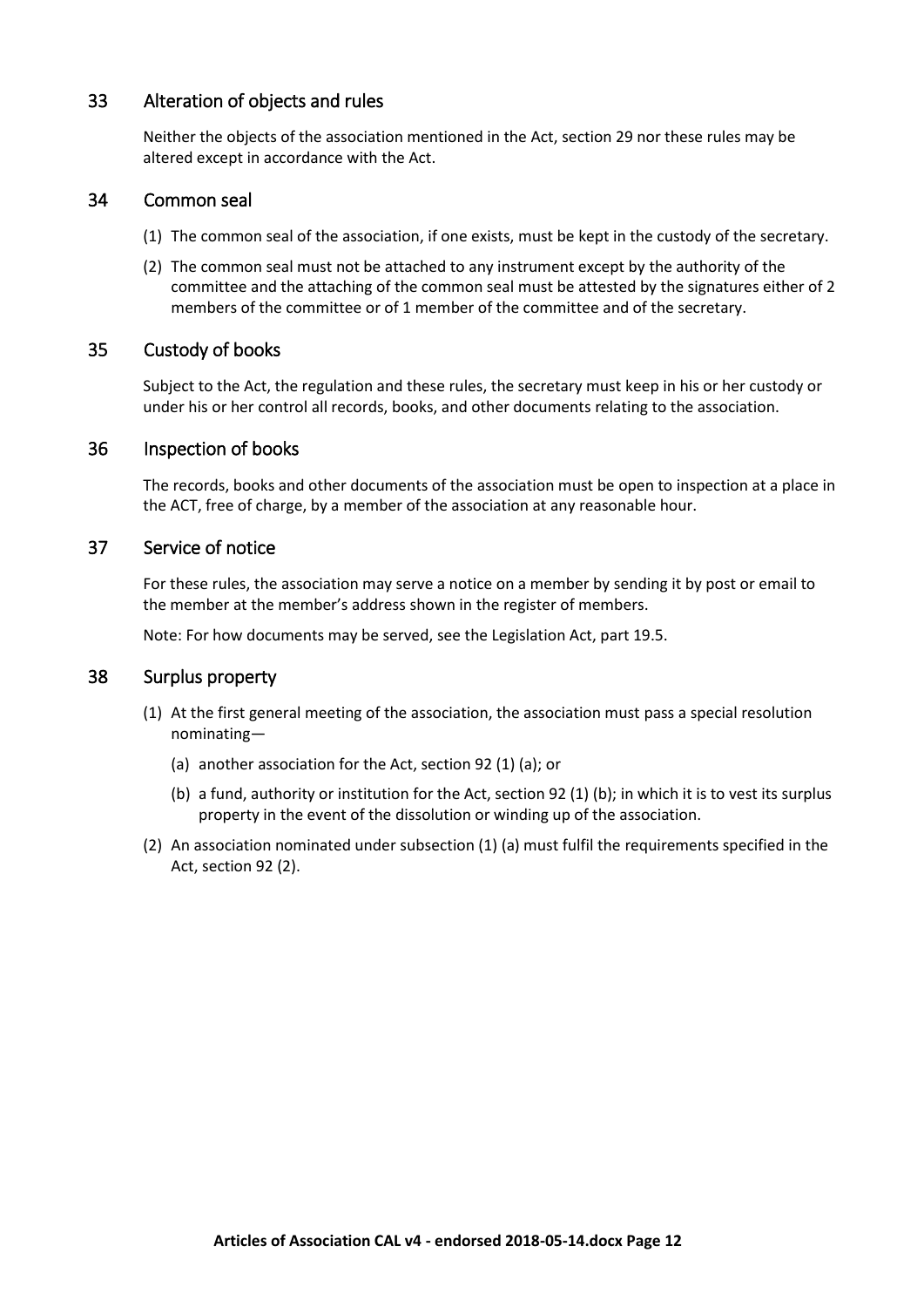# <span id="page-12-0"></span>**Schedule 2 Charter of the organisation**

## <span id="page-12-1"></span>*Part 2.1 Purpose, rationale and values*

### <span id="page-12-2"></span>39 Purpose of the Canberra Academy of Languages

The Canberra Academy of Languages is a not-for-profit organisation, established as a specialist facility in 2016 with the purpose of expanding opportunities for language learning in the Canberra region preparing students as local and global citizens.

#### <span id="page-12-3"></span>40 Rationale

The need for a specialist facility for language learning in the Australian Capital Territory (ACT) is clear. Canberra as the national capital should foster engagement with the global community and should build capacity among people of the Canberra region to participate effectively in that global community. As well, as a major regional centre, the city should provide opportunities for language learning reflecting the presence of groups here, both those with connections to Indigenous languages and those with connections to languages and cultures outside Australia.

## <span id="page-12-4"></span>41 Values

We value excellence, equity and a civil society. The Canberra Academy of Languages aspires to foster and support these values for the reasons below:

- (1) Excellence in language learning requires scope for continuity. In the interests of continuity, it is imperative that students should have access to continued learning in their chosen languages as part of their senior secondary education.
- (2) Equity in language learning requires that the option to continue learning a language as part of a senior secondary education program should be available to students throughout the educational jurisdiction.
- (3) A civil society gives recognition and active support to linguistic and cultural diversity and recognises the importance of language rights, including the right of learners to aspire to, or to maintain and develop, bilingual or multilingual capabilities.

## *Part 2.1 Programs*

#### <span id="page-12-5"></span>42 Programs

Languages and levels (such as Beginning/Continuing/Advanced senior secondary courses in languages) to be considered for inclusion in programs will be identified taking account of advice from schools, colleges and the community. Decisions on classes to run each year will be taken on the basis of four criteria:

- (1) The academy will provide language learning programs in selected languages for which courses have been endorsed by the responsible agency, such as the ACT Board of Senior Secondary Studies.
- (2) Courses will run for which there is sufficient demand to generate viable numbers that will enable the academy to meet financial commitments including teacher salaries, public liability insurance and provision of learning resources for access by students.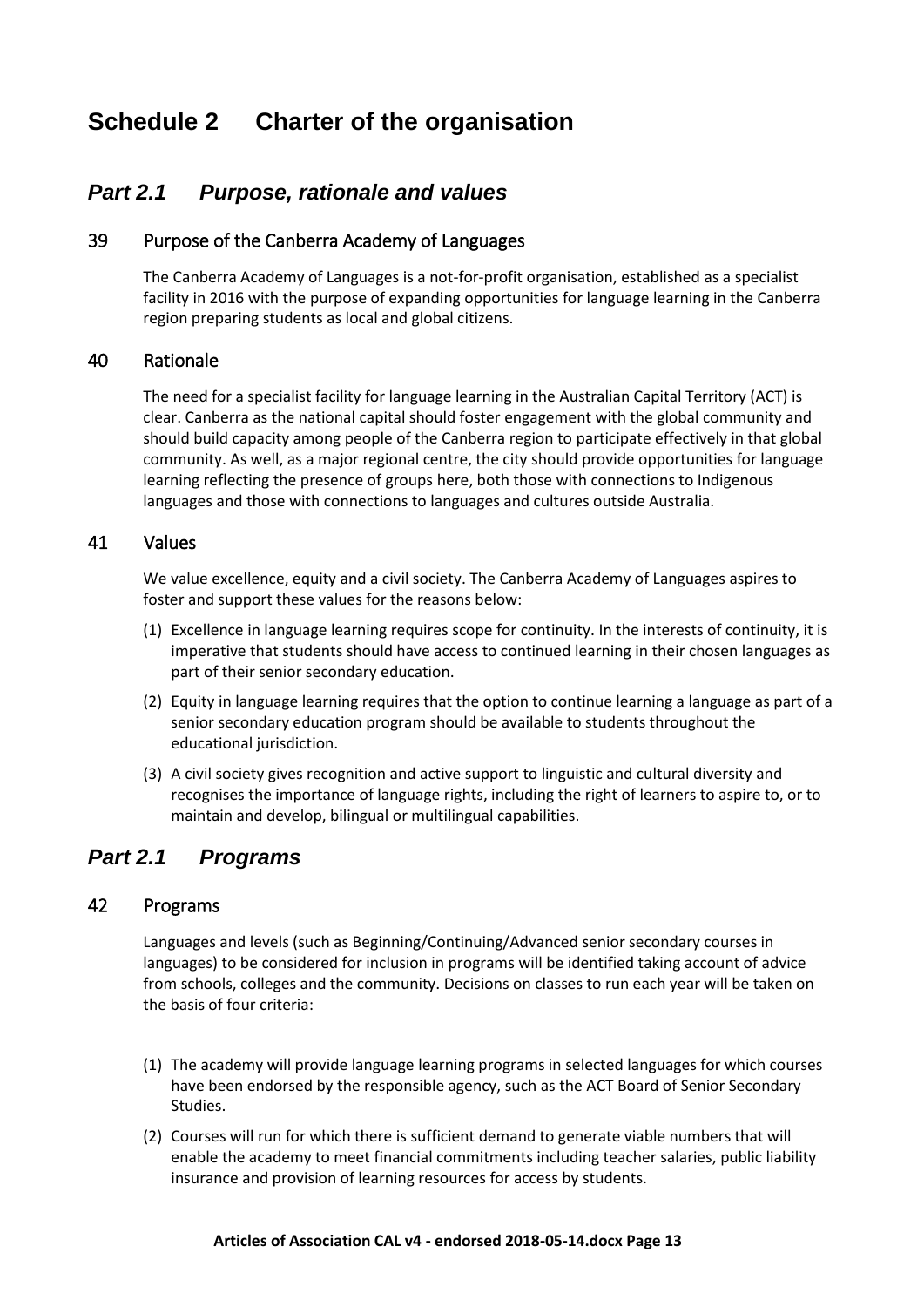- (3) Availability of suitably qualified teachers will be taken into account in deciding programs to run from year to year.
- (4) Programs will complement existing provisions for language learning in the ACT.

## 43 Curriculum development

Where an area of language learning is identified as having significance for the Canberra region and as having no existing provisions, the academy may collaborate with interested stakeholders to lead or participate in the development of relevant courses for accreditation by the responsible agency.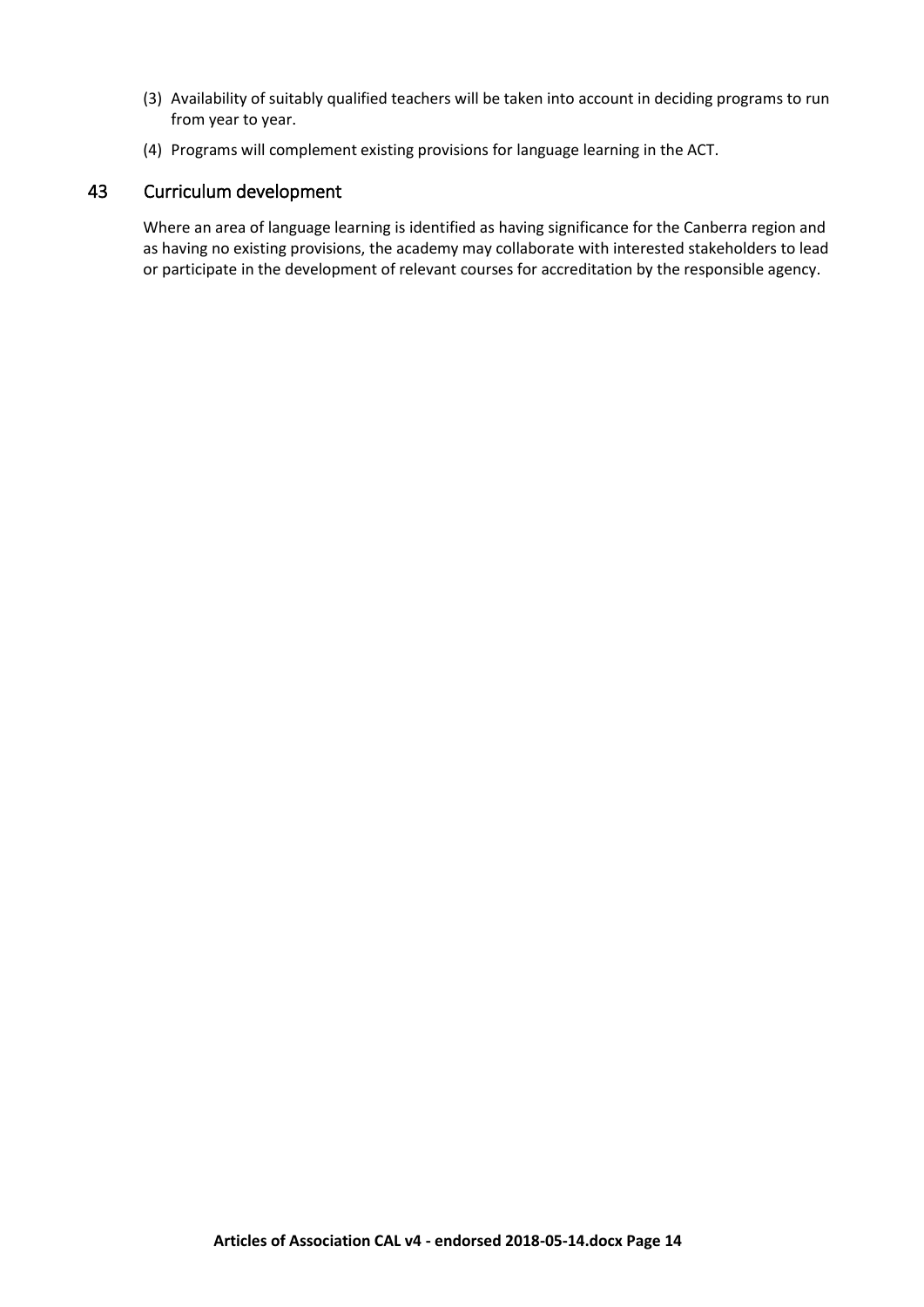# <span id="page-14-0"></span>**Appendix 1 – Application for membership of association**

(see s 3 (1))

| Incorporated (incorporated under the Associations Incorporation Act 1991) I,                                                                                |
|-------------------------------------------------------------------------------------------------------------------------------------------------------------|
| (full name of applicant)                                                                                                                                    |
| of                                                                                                                                                          |
| (address)                                                                                                                                                   |
| (occupation)                                                                                                                                                |
| a member of the incorporated association. If I am admitted as a member, I agree to be bound by the rules<br>of the association for the time being in force. |
| (Signature of applicant)                                                                                                                                    |
| Date                                                                                                                                                        |
| (full name)                                                                                                                                                 |
| a member of the association, nominate the applicant, who is personally known to me, for the membership<br>of the association.                               |
| (Signature of proposer)                                                                                                                                     |
| Date                                                                                                                                                        |
| (full name)                                                                                                                                                 |
| a member of the association, second the nomination of the applicant, who is personally known to me, for<br>membership of the association.                   |
| (Signature of seconder)                                                                                                                                     |
| Date                                                                                                                                                        |